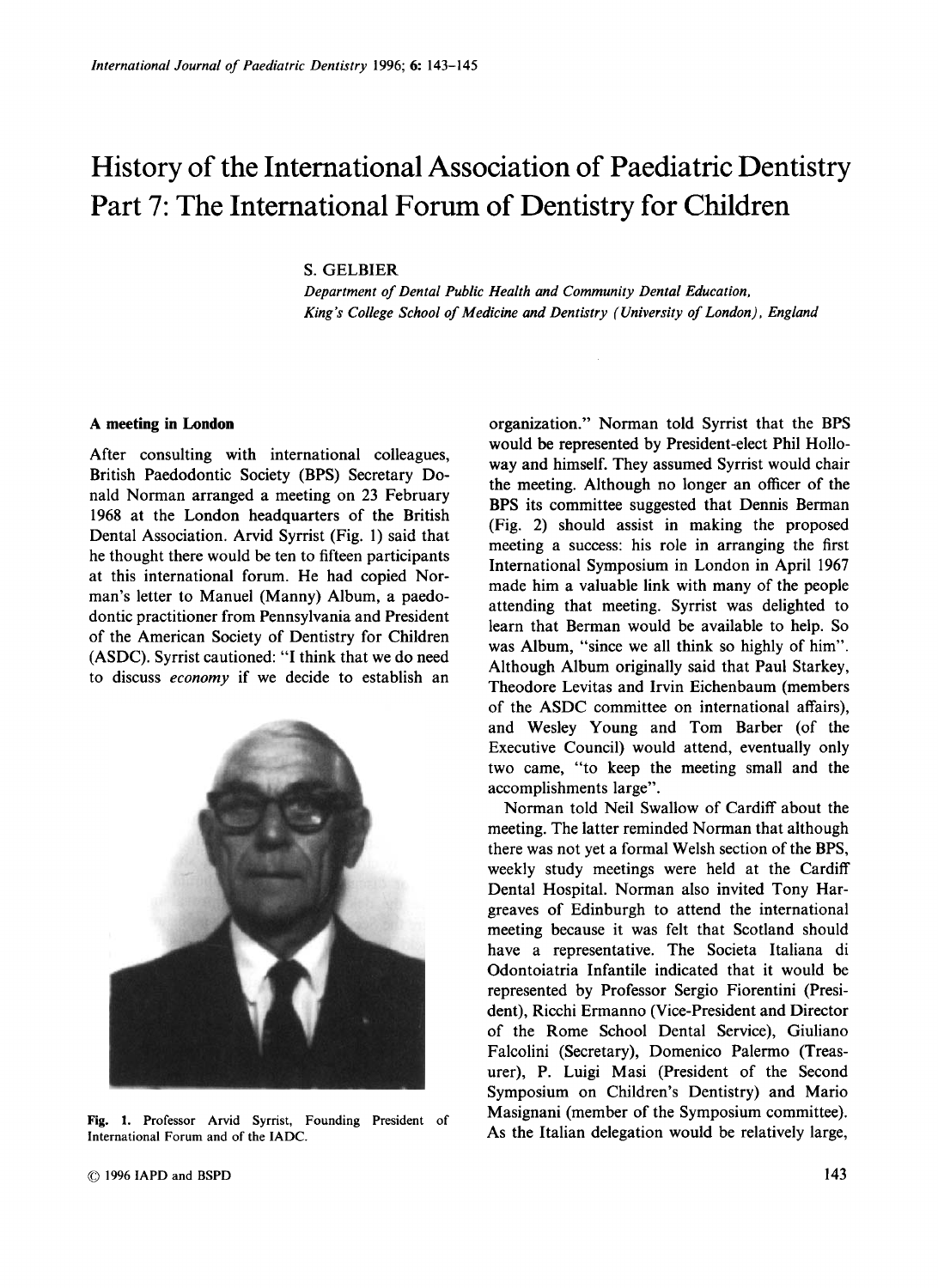

**Fig. 2. Professor David S. Berman (right), founding secretary of the International Forum and of the IADC, talks to Dr Paul Starkey of the ASDC.** 

BPS President James (Jimmie) Byrom felt that the BPS could strengthen its representation. In particular, Byrom wanted Slack to attend. However, in February Norman wrote to Professor Donald Foster in Birmingham that the BPS had cut its representation to a minimum as the USA was now sending only two representatives: "even their President was not attending." In the end, Foster also went.

Representatives attending the meeting on **23**  February 1968 came from France (Professor André Boucher, Michel Schouker), Italy (Giuliano Falcolini, Professor Sergio Fiorentini, Professor P. Luigi Masi, Mario Maignani, Domenico Palermo), Sweden (Professor Arvid Syrrist), Denmark (Professor Erik Kisling), Norway (Professor Erik Welander), Finland (J. Haataja), USA (Manny M. Album, Ted Levitas) and the UK (Professor Geoffrey L. Slack, Dennis Berman, Jimmie Byrom, Don Norman, Professor **T.** Don Foster, J. A. (Tony) Hargreaves and Phillip J. Holloway). In addition, Gerald Leatherman, Secretary-General of the FDI, attended by invitation. Syrrist was elected Chairman for the meeting, with Berman as Secretary. It was agreed that although everyone could take part in the discussions, each country would present its formal views through one delegate and would have only

one vote. The meeting would be conducted in English, but delegates could report in their own language followed by translation into English.

Boucher suggested that each national society should be free to organize its own meetings without calling them international meetings; that a European paedodontic society be formed initially with *national units;* that meetings of the European society should take place every 4 or *5* years to coincide with an FDI meeting; that the President of the European society would be from the host country. Fiorentini said they should approve the draft constitution previously circulated, that delegates should take it back for discussion and that it should be placed before the delegates for final approval in Sienna (where the Second International Symposium was to be held in June 1969). Album proposed that an Anglo-Continental paedodontic society should be formed which would lead later to a world society; that a simple constitution should be prepared; that a publication for scientific and other information relating to child dental health should be introduced; and that a central agency for gathering information about national meetings on child dental health should be formed. Holloway said that international cooperation would best be served by a central office for a free exchange of ideas rather than for reaching